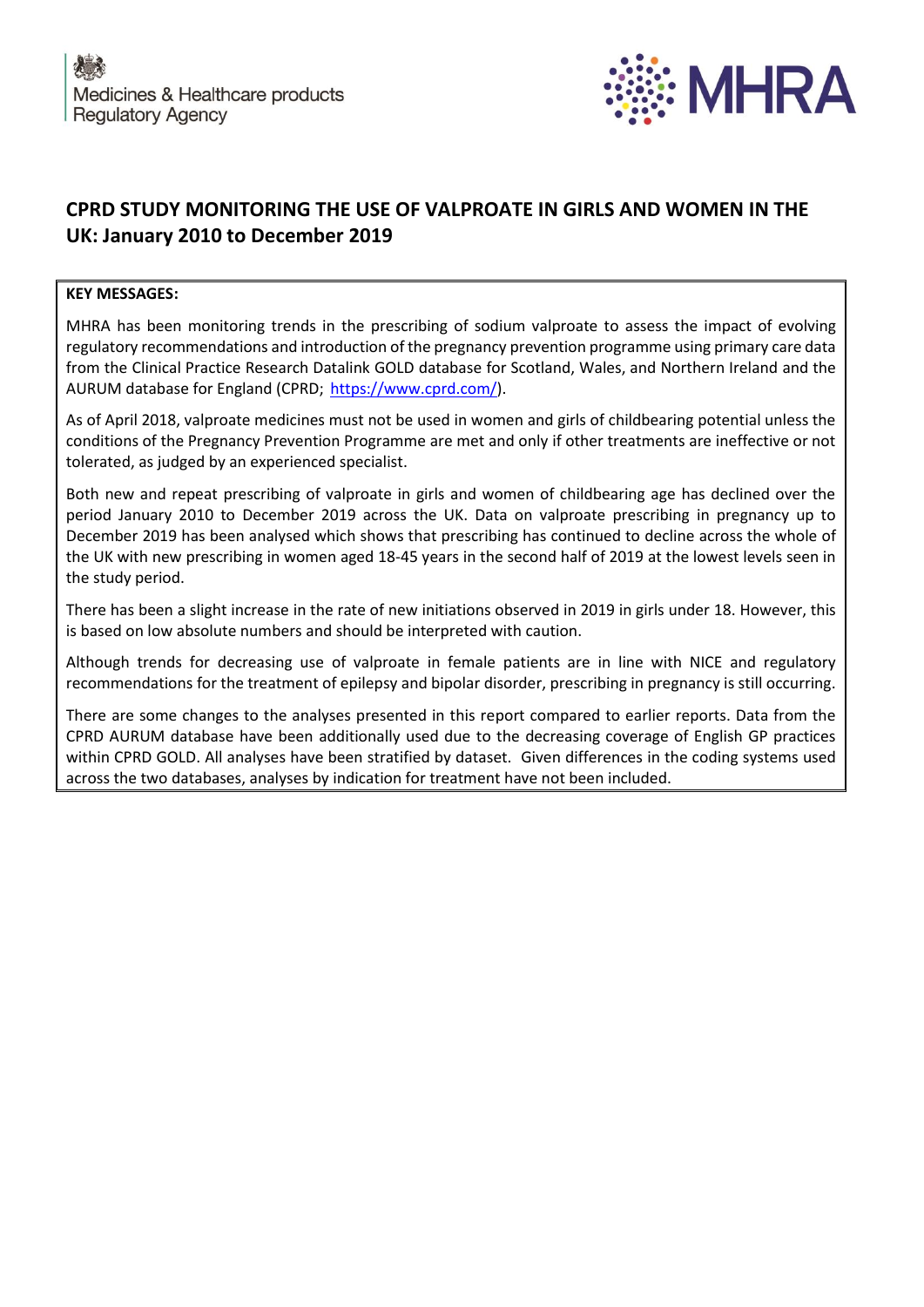

**Figure 1: Incidence rate of first prescriptions for valproate in females by age group in Scotland, Wales and Northern Ireland (rate per 10,000 female patients, data source: CPRD GOLD).**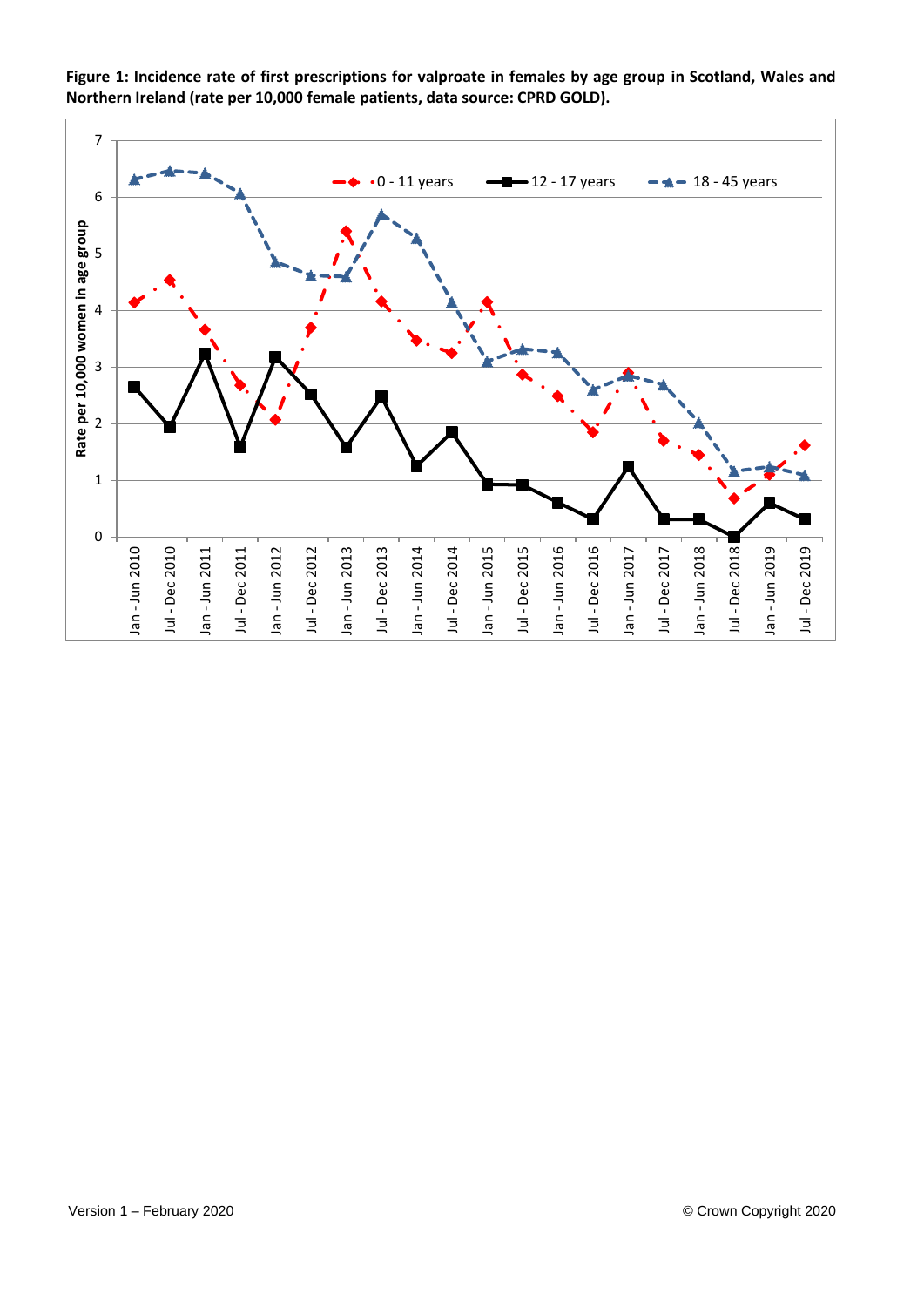

**Figure 2: Incidence rate of first prescriptions for valproate in females by age group in England (rate per 10,000 female patients, data source: CPRD AURUM).**

Figures 1 and 2 shows the incidence rate of first prescriptions of valproate (based on the earliest record for a valproate prescription in a patient's available GP record) in Scotland, Wales and Northern Ireland; and in England, respectively. There has been a general decline in the rate at which valproate is started in girls and women in all regions. In England, there was an overall decline of approximately 87% reduction in new use in women of child-bearing age in the second half of 2019 compared with that in the first half of 2010 (0.54 vs. 4.04 per 10,000 women aged 14-45 years, respectively). In comparison, in Scotland, Wales and Northern Ireland there was an overall decline of approximately 84% reduction in the second half of 2019 compared with that in the first half of 2010 (0.96 vs. 5.83 per 10,000 women aged 14-45 years, respectively). The sharp decline in new use within adolescent girls seen in early 2015 had been maintained into 2019 and new prescribing in women aged 18-45 is at its lowest level of the study period. New prescribing in younger girls is slightly higher than in the preceding 6 months but the absolute number of girls with a prescription identified is very low and these analyses should be treated with caution.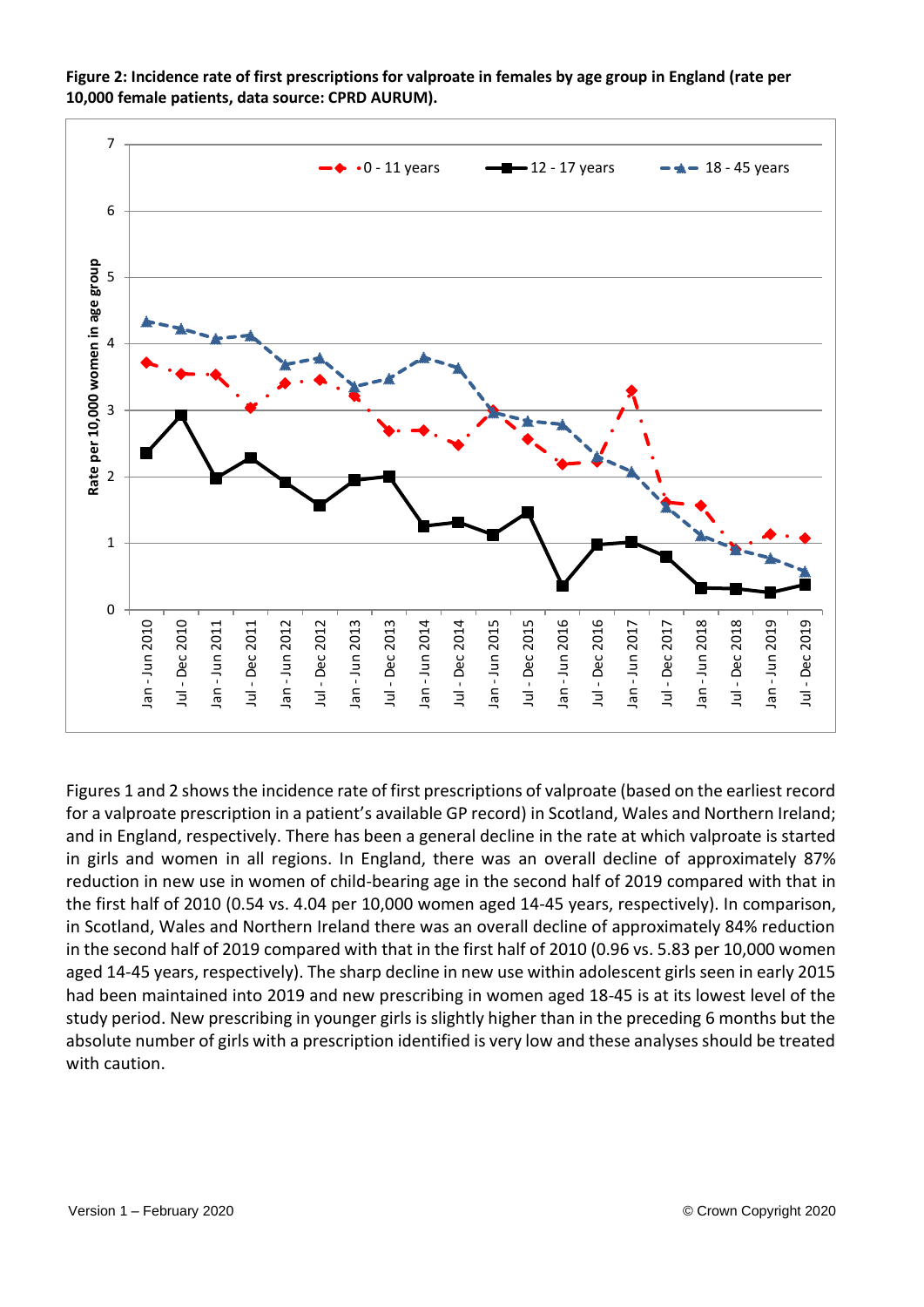

**Figure 3: The prevalence of prescribing of valproate in females by age band in Scotland, Wales and Northern Ireland (rate per 10,000 female patients, data source: CPRD GOLD)**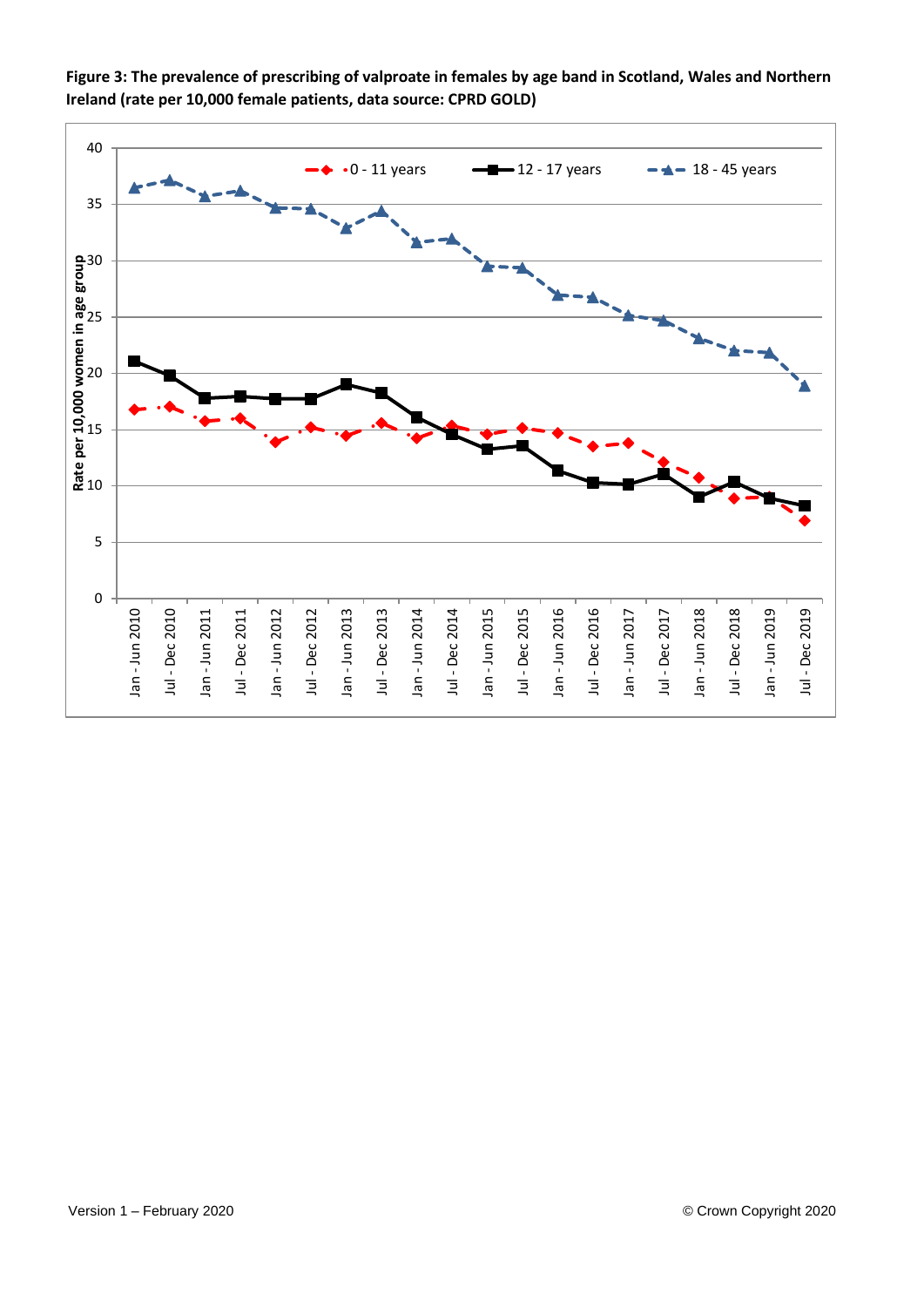

**Figure 4: The prevalence of prescribing of valproate in females by age band in England (rate per 10,000 female patients, data source: CPRD AURUM)**

Figures 3 and 4 shows the overall rate of prescribing of valproate in women, including repeat prescriptions in Scotland, Wales and Northern Ireland, and in England, respectively. There has been an overall decline in valproate prescribing in girls and women of child-bearing age in the UK. In England, there was a 53.7% decrease in prescribing in women of child-bearing age in the second half of 2019 compared to beginning of 2010 (11.4 vs. 24.7 per 10,000 women aged 14-45 years, respectively). In comparison, in Scotland, Wales and Northern Ireland, there was a 49.6% decrease in prescribing in the second half of 2019 compared to beginning of 2010 (16.9 vs. 33.6 per 10,000 women aged 14-45 years, respectively). There was some acceleration in the decreasing rate of prescribing of valproate in the first half of 2019. However, the rate of prescribing in the second half of 2019 has decreased at a slower rate from the previous 6-months by 6.7% in England and 1.1% in Scotland, Wales and Northern Ireland.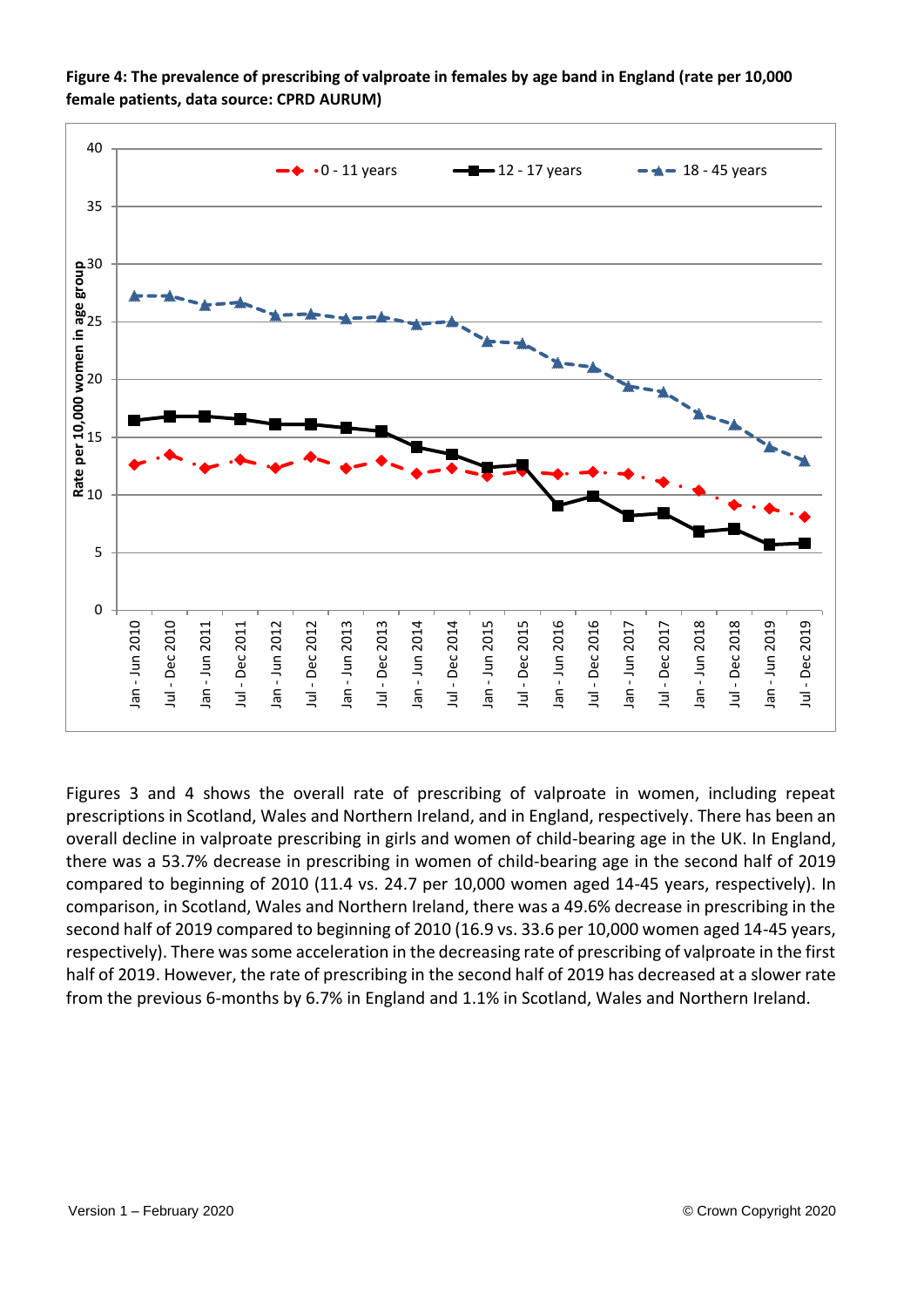## **Use of Valproate during pregnancy**

Figure 5 shows that there has been change in the level of prescribing during pregnancy from 2010 to 2019. Overall, a total of about 650,000 pregnancies (including ongoing pregnancies and those with an unknown outcome) were detected in the CPRD GOLD database between January 2010 and December 2019. In 489 pregnancies, the woman received a prescription for valproate (<0.08% of all eligible pregnancies). Prescribing of valproate in pregnancy declined by 77.8% (from 11.09 per 10,000 pregnancies [95% confidence interval (CI) 9.12 to 13.48] in 2010 to 2.46 per 10,000 pregnancies [95% CI 1.25 to 4.86]) in 2019. There has been an estimated 47% reduction in the rate of exposure to valproate in pregnancy in 2019 compared to 2018. However, it should be noted that the data for 2019 includes ongoing pregnancies where exposure may yet occur, and all analyses are based on small numbers of exposed pregnancies meaning there is substantial uncertainty in the data. Analyses for the prescribing in pregnancy are not available for CPRD AURUM as the pregnancy register for that database is still under development.



**Figure 5: The rate of prescribing of valproate in pregnancy (rate per 10,000 pregnancies and with 95% confidence intervals (CIs), time period: 2010 – 2019, data source: CPRD GOLD)**

## **Technical notes**

- The CPRD primary care databases contain the anonymised, longitudinal medical records of patients registered with contributing primary care practices across the UK. CPRD contains patient registration information, and all care events that general practice staff record. This includes demographic information, medical diagnoses, and prescriptions issued in primary care. The data have been extensively used in observational research including studies of drugs in pregnancy.
- In previous reports, valproate prescribing rates were derived the CPRD GOLD database. In this report, due to under-representation of England in CPRD GOLD database, the CPRD AURUM database was used to derive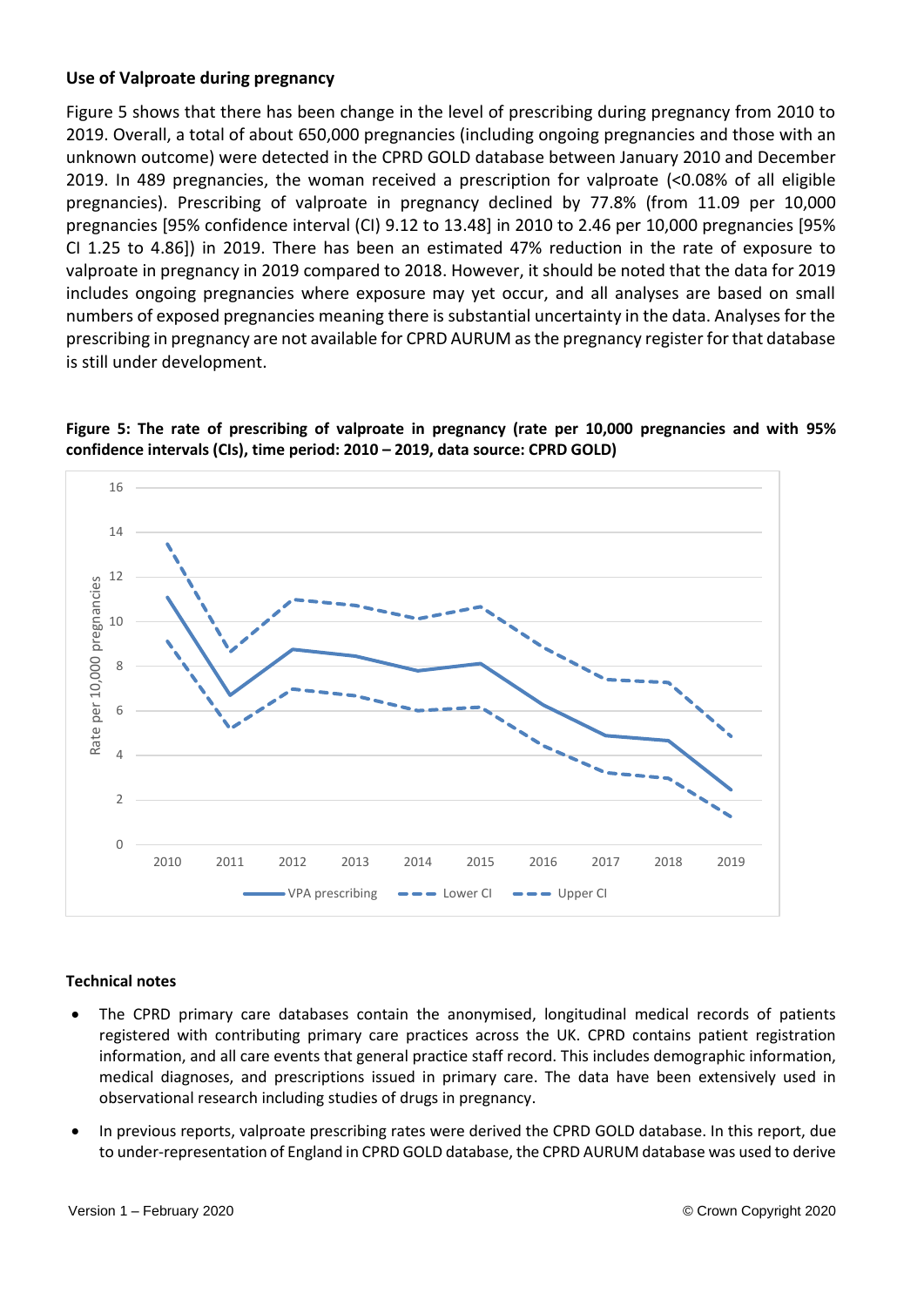valproate prevalence and incidence prescribing rates for England. Prescribing rates for Scotland, Wales and Northern Ireland were derived from data from CPRD GOLD database, and prescribing rates for England from CPRD AURUM.

- CPRD AURUM consists of data from practices that use the EMIS GP software, and CPRD GOLD consists of data from practices that use the Vision GP software. CPRD GOLD database includes a number of derived variables to facilitate research in the data, such as the up-to-standard date at which the practice data is deemed of research quality. The CPRD AURUM database does not include the up-to-standard date. A number of GP practices that previously contributed data to CPRD GOLD are now supported by the EMIS software and have agreed to contribute data to CPRD AURUM. Duplicate historical data for such practices will be held in both GOLD and AURUM databases. Therefore, differences in trends and rates between England and the other regions in this report may be due to the differences between the two databases and not due to different prescribing practices in England.
- Women were eligible for inclusion in the analysis for each 6-month period if they were alive and in active follow-up for the whole period. To be eligible for the analysis of new (ie, incident) use of valproate, at least 1 year of follow-up prior to the relevant 6-month period was required. The CPRD/LSHTM Pregnancy algorithm was used to detect pregnancies between 2010−2019 within the CPRD GOLD database and estimate the pregnancy-related dates. Women could contribute more than one pregnancy to the study and each unique pregnancy outcome was considered separately. However, pregnancies overlapping in dates were excluded from the analysis. The pregnancy algorithm is not available for CPRD AURUM.
- A different approach to derive prescribing rate in pregnancy was used compared to previous reports (published prior to 2019). The rates here were based on the year pregnancies started and included ongoing pregnancies, whereas previous analyses derived rates based on the year the pregnancies ended or excluded ongoing pregnancies. Therefore this report includes additional pregnancies deemed ongoing at the time of the report, and additional information on the outcome of pregnancies started in 2018 but that were ongoing at the time of the January 2010 - December 2018 report update, resulting in different prescribing rate in pregnancy in 2018 from what has been reported last year.
- Furthermore, CPRD is a dynamic database with new data being added retrospectively when new practices start contributing data and data being withdrawn in case practices leave and withdraw their patients' data in between monthly database updates. Therefore, numbers and rate estimates for the same time periods will vary by data build. This can result in different prescribing trends from what has been reported previously.
- There are several key limitations of the CPRD data that need to be considered when interpreting these figures:
	- (1) Only prescriptions made in primary care will be captured and the estimates will also include prescriptions that were never dispensed or were dispensed but not adhered to. In the UK, prescribing of valproate will be initiated by a specialist but will usually transfer to primary care within one or two prescriptions so the vast majority of prescribing should be captured.
	- (2) The CPRD GOLD database has seen a decrease in the number of practices that are contributing data in recent years and there are now a limited number of practices from certain geographical regions. The data on pregnancy should be interpreted with caution due to lower numbers in the most recent years. The algorithm used to identify pregnancies in CPRD may under-ascertain or over-ascertain pregnancies for which outcomes have not been correctly coded at the GP practice (which is particularly likely for early pregnancy loss and pregnancies solely followed by specialists or at hospitals) and the representativeness of the pregnancies identified is unknown.
- The information presented here is based in part on data from the Clinical Practice Research Datalink obtained under licence (Independent Scientific Advice Committee approved study protocol: 14\_013A2). However, the interpretation and conclusions contained in this report are that of MHRA alone.